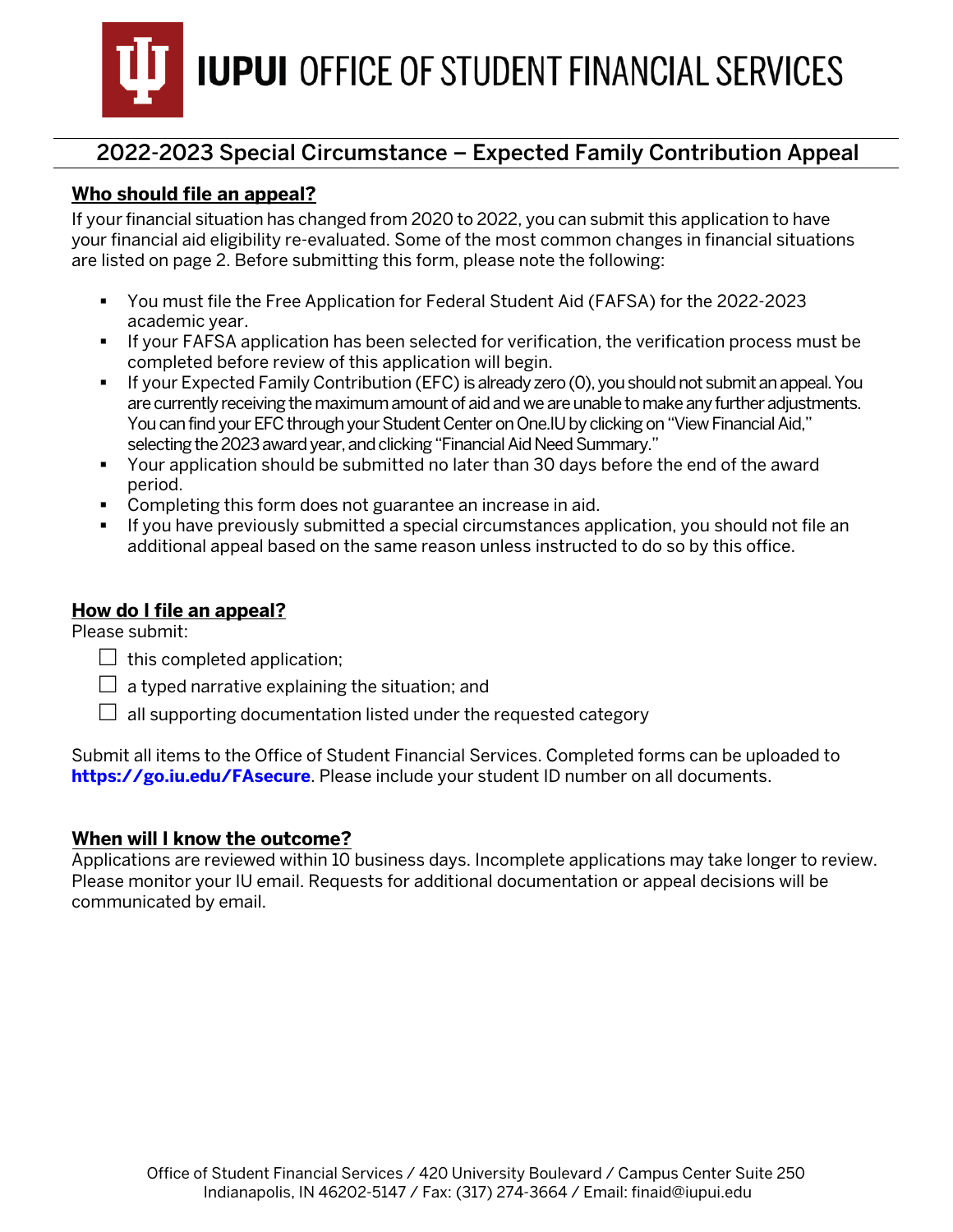

Section I: Listed below are examples of special circumstances. Please document all circumstances that apply and provide the required materials. If you have a circumstance not addressed below, visit [go.iupui.edu/appointment](https://studentcentral.iupui.edu/contact/appointment.html) to schedule an appointment with a financial aid counselor.

| <b>Circumstance</b>                                                                                                                                                                                                                                  | <b>Required Documentation</b>                                                                                                                                                                                                                                                                                                                                                                                                                                                                                                                                                                                                                                  |  |  |
|------------------------------------------------------------------------------------------------------------------------------------------------------------------------------------------------------------------------------------------------------|----------------------------------------------------------------------------------------------------------------------------------------------------------------------------------------------------------------------------------------------------------------------------------------------------------------------------------------------------------------------------------------------------------------------------------------------------------------------------------------------------------------------------------------------------------------------------------------------------------------------------------------------------------------|--|--|
| <b>Loss or Decrease of</b><br>Income<br>Voluntary job loss must be<br>due to academic program<br>requirements or<br>circumstances beyond the<br>employee's control. For<br>dependent students, the<br>loss must generally occur to<br>parent income. | 1. In a typed statement, provide a detailed explanation of job loss, wage<br>decrease, or salary decrease.<br>2. For a job loss, provide a letter on company letterhead, with beginning<br>and ending dates of employment, earnings, and any compensation<br>received in 2022.<br>3. If unemployment compensation was received in 2022, provide a copy of<br>the most recent benefit statement. If no benefits were received, provide<br>an explanation in your typed statement.<br>4. Provide any year-to-date pay stub(s) for work in 2022 or a letter from<br>employer stating wages or salary.<br>5. Complete Section II (page 3) to estimate 2022 income. |  |  |
| <b>Divorce, Separation, or</b><br>Widowed after 2022-2023<br><b>FAFSA was submitted</b>                                                                                                                                                              | 1. In a typed statement, describe current living arrangements for family<br>members, including all children.<br>2. Provide documentation indicating the change in marital status (e.g.,<br>statement of separation, signed copy of divorce decree, letter from an<br>attorney or court, or death certificate).<br>3. Provide documentation indicating information regarding support the<br>"custodial" parent/student will receive, including child support/<br>alimony payments or insurance settlement, pension payments, IRAs,<br>etc., if applicable.<br>4. Provide "custodial" parent or student 2021 federal tax transcripts and<br>W <sub>2s</sub> .    |  |  |
| Loss of One-Time or Non-<br><b>Recurring Income</b>                                                                                                                                                                                                  | 1. In a typed statement, provide a detailed explanation of the one-time or<br>non-recurring income and how the funds were used.<br>2. Provide documentation showing the amount of the one-time income.                                                                                                                                                                                                                                                                                                                                                                                                                                                         |  |  |
| <b>Unusual Medical, Dental, or</b><br><b>Nursing Home Expenses</b>                                                                                                                                                                                   | 1. In a typed statement, provide a detailed explanation of the unusual<br>medical, dental, or nursing home expenses.<br>2. Provide a receipt, canceled checks, or other documentation showing<br>payment for expenses.<br>3. Provide documentation of costs covered by insurance.<br>4. Provide a copy of 2021 federal income tax form Schedule A (Itemized<br>Deductions). Please note that a copy of a 2021 federal tax transcript<br>may be requested.                                                                                                                                                                                                      |  |  |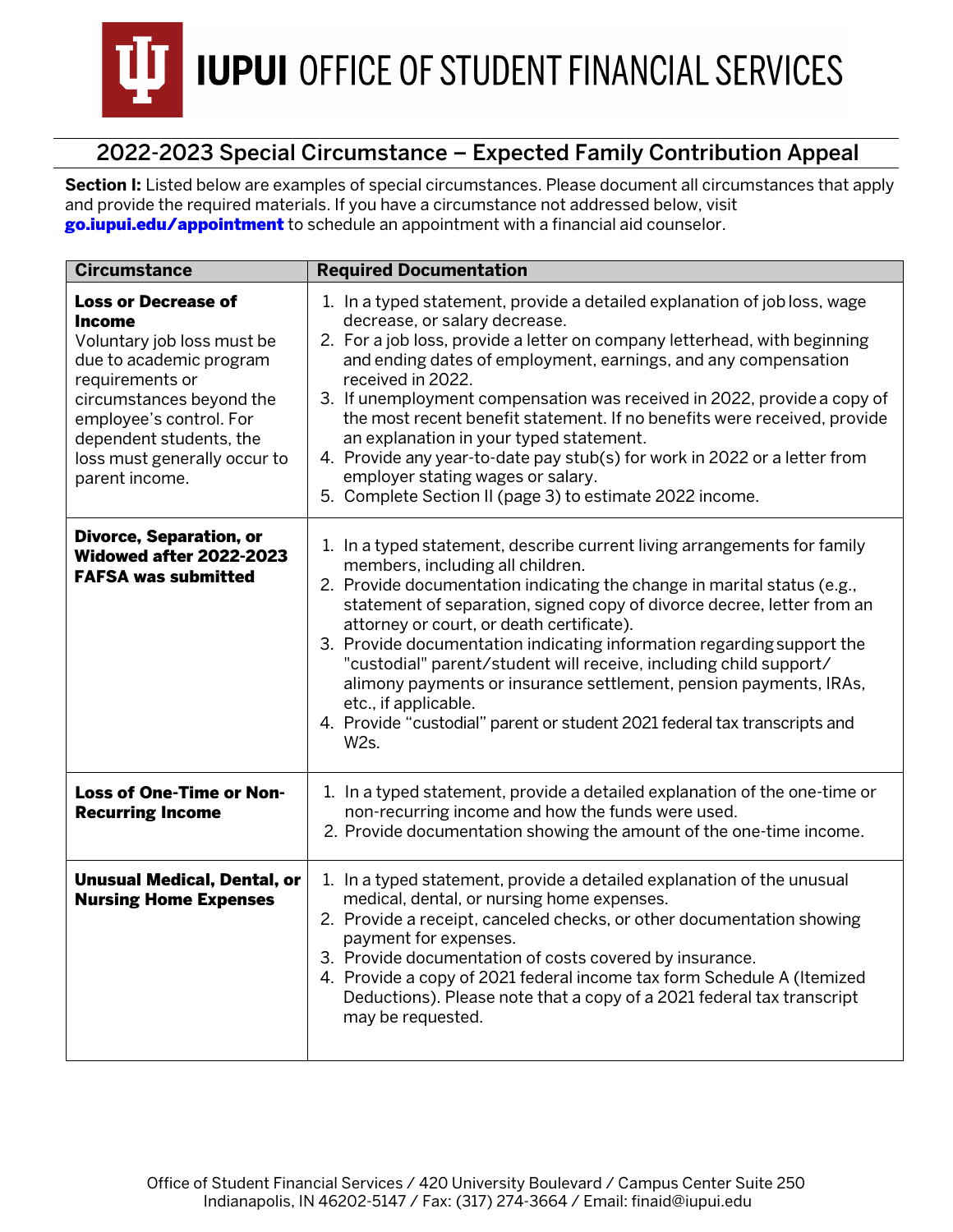

**Section II:** Complete this section only if you are appealing due to loss or decrease of income or due to divorce, separation, or death. Report your total projected income and adjustments from all sources for January 1 through December 31, 2021. If income listed does not apply, answer with "0" or "none." Click the  $@$  icon or see pages 4-5 for help if you are uncertain what to report.

| Independent |               | <b>Income &amp; Benefits for 2022</b>                                     | <b>Dependent</b> |                 |
|-------------|---------------|---------------------------------------------------------------------------|------------------|-----------------|
| <b>Self</b> | <b>Spouse</b> |                                                                           | <b>Parent 1</b>  | <b>Parent 2</b> |
|             |               | Wages                                                                     |                  |                 |
|             |               | Unemployment benefits                                                     |                  |                 |
|             |               | Interest/dividend income                                                  |                  |                 |
|             |               | Tax-deferred payments to pensions or<br>retirement accounts $\circled{2}$ |                  |                 |
|             |               | Child support received for all children $\circled{2}$                     |                  |                 |
|             |               | Alimony                                                                   |                  |                 |
|             |               | Severance pay                                                             |                  |                 |
|             |               | Pensions and/or annuities distributions ①                                 |                  |                 |
|             |               | Business/farm income                                                      |                  |                 |
|             |               | Rental income                                                             |                  |                 |
|             |               | Housing allowance (military or clergy) $\circled{2}$                      |                  |                 |
|             |               | Other $\mathcal{D}$ (please specify):                                     |                  |                 |
|             |               | Other <sup>7</sup> (please specify):                                      |                  |                 |
|             | Independent   | <b>Income Adjustments for 2022</b>                                        | <b>Dependent</b> |                 |
| <b>Self</b> | <b>Spouse</b> |                                                                           | <b>Parent 1</b>  | <b>Parent 2</b> |
|             |               | Child support paid for all children $\circled{?}$                         |                  |                 |
|             |               | Other (please specify):                                                   |                  |                 |
|             |               | Other (please specify):                                                   |                  |                 |

**Section III: Affirmation Statement:** I certify that the information provided on this form is complete and accurate to the best of my knowledge. Additional information may be requested and must be received before the appeal is reviewed.

| Student Signature:          |                                                                                                                                               | Date: |
|-----------------------------|-----------------------------------------------------------------------------------------------------------------------------------------------|-------|
|                             | To sign this form please print the form and provide your signature                                                                            |       |
| Student ID Number:          |                                                                                                                                               |       |
| Signature of Spouse/Parent: |                                                                                                                                               | Date: |
|                             | Required when reducing spouse or parent income, including the parent in<br>the household following divorce, separation or death of one parent |       |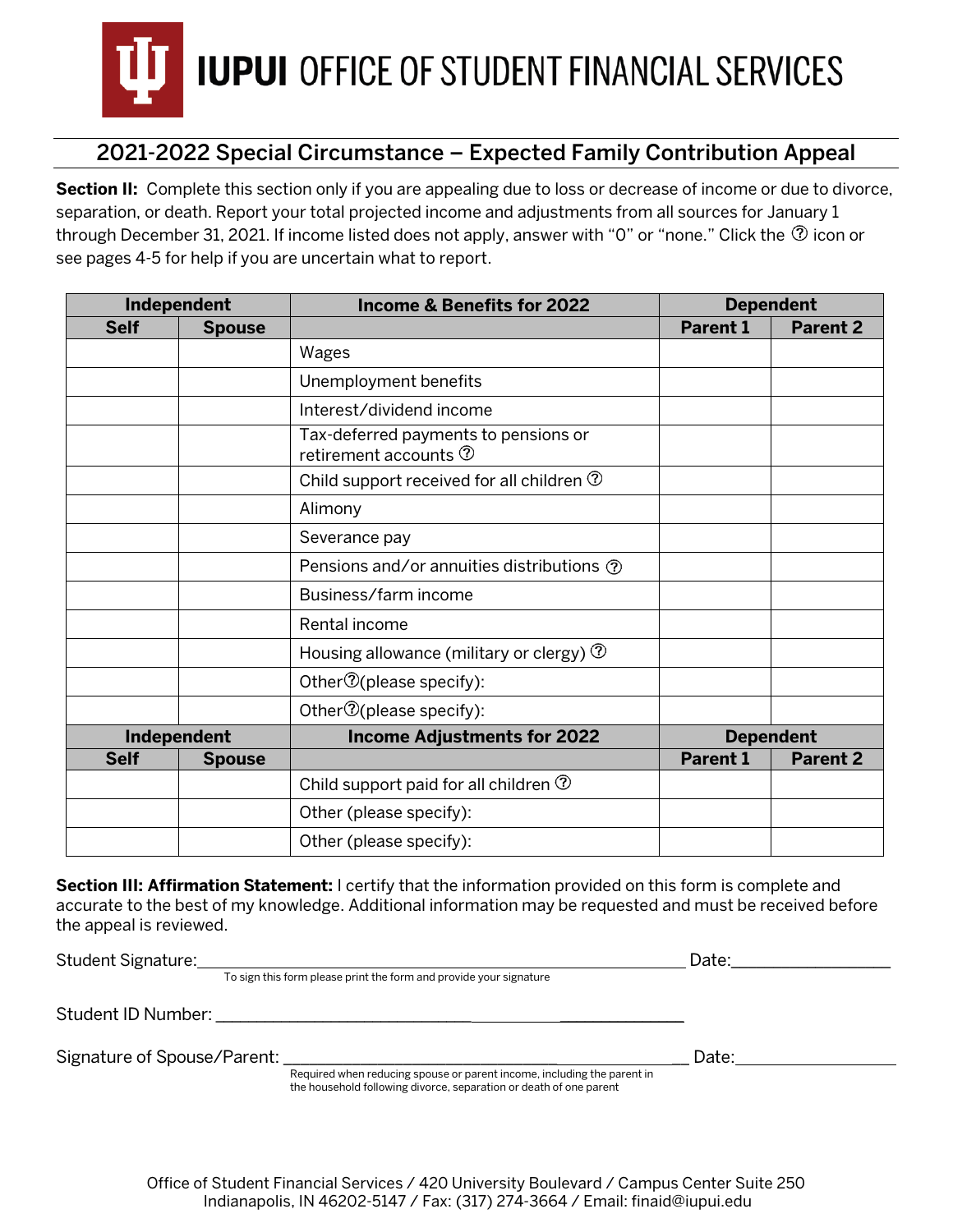

**Section IV:** Use the information below to help complete Section II on page 3.

#### *Income & Benefits for 2022*

**Wages:** Enter the amount of wages or salary you expect to earn from January 1, 2022 through December 31, 2022.

**Unemployment benefits:** Enter the amount of unemployment benefits you expect to receive from January 1, 2022 through December 31, 2022.

**Interest or dividend income:** Enter the amount of income you expect to earn from interest or dividends from January 1, 2022 through December 31, 2022.

**Tax-deferred payments to pension and retirement accounts:** Enter the amount of tax-deferred payments you expect to make to pension or retirement accounts from January 1, 2022 through December 31, 2022. Visit **studentaid.gov/2223/help/stud[ent-tax-deferred-pension](https://studentaid.gov/2122/help/student-tax-deferred-pension)** for more information.

**Child support received:** Enter the amount of child support you expect to receive for all children in your household from January 1, 2022 through December 31, 2022. Visit **studentaid.gov/2223[/help/student-child-support](https://studentaid.gov/2122/help/student-child-support-received)[received](https://studentaid.gov/2122/help/student-child-support-received)** for more information.

**Alimony:** Enter the amount of alimony you expect to receive from January 1, 2022 through December 31, 2022.

**Severance pay:** Enter the amount of severance pay you expect to receive from January 1, 2022 through December 31, 2022.

**Pensions and/or annuities distributions:** Enter the amount of untaxed portions of IRA distributions and pensions you expect to receive from January 1, 2022 through December 31, 2022. Exclude rollovers. If negative, enter a zero. Visit **[studentaid.gov/2223/help/student-untaxed-ira-distributions-pensions](https://studentaid.gov/2122/help/student-untaxed-ira-distributions-pensions)** for more information.

**Business or farm income:** Enter the amount of income you expect to earn from a business or farm from January 1, 2022 through December 31, 2022.

**Rental income:** Enter the amount of income you expect to earn from rental properties from January 1, 2022 through December 31, 2022.

**Housing allowance:** Enter the total cash value of housing, food, and any other living allowances you expect to receive from January 1, 2022 through December 31, 2022 as a member of military, clergy, and other organization. Visit **studentaid.gov/2223[/help/student-allowances](https://studentaid.gov/2122/help/student-allowances)** for more information.

**Other untaxed income:** Enter the total amount of any other untaxed income or benefits, such as workers compensation, foreign income not taxed by any government, disability benefits, etc. that you expect to receive from January 1, 2022 through December 31, 2022. Visit **studentaid.gov/2223[/help/student-other-untaxed-income](https://studentaid.gov/2122/help/student-other-untaxed-income)** for more information. Please specify in Section II the source of the income.